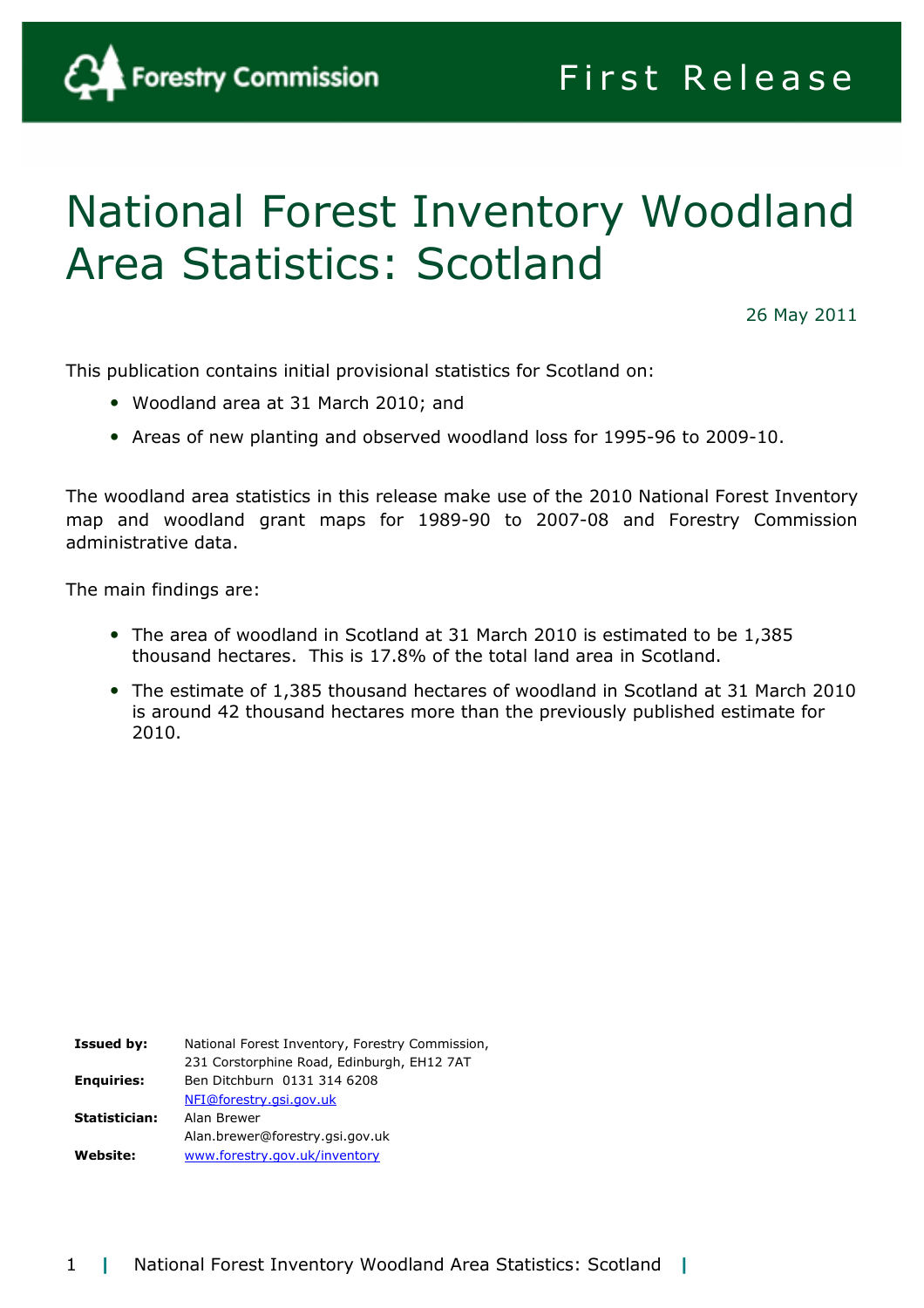### Introduction

The Forestry Commission's National Forest Inventory (NFI) is to be a continuous inventory of Britain's woodlands conducted on a five year cycle. The elements of the inventory are a digital map of woodland in Britain constructed from aerial photography, complemented by other sources of information, and a programme of ground surveying of woodland using a representative sample drawn from the woodland and forested areas of Great Britain.

A completed version of the digital map is now available and is used to derive the statistics on woodland area reported here. The programme of ground surveying is currently in progress but the results from this are not yet available for use. In this report, total woodland area and information on woodland gain and woodland loss is derived for Scotland at the country level from the NFI map and certain other sources of information described in the body of the report and in the appendices. Later reports will utilise information from the ground survey programme and will provide profiles and breakdowns of the total woodland area on a regional basis and by type of woodland, including estimated areas of broadleaf and conifer woodland and their stocking levels.

The National Forest Inventory is the first continuous inventory of British forests and woodlands. It succeeds a series of single inventories produced by the Forestry Commission, the most recent of which was the National Inventory of Woodland and Trees (NIWT). This also involved the production of a digital woodland map from aerial photography and a programme of field surveys.

The previous estimate of total woodland area for Scotland for 2010, published in Forestry Statistics 2010, was partially based on annual updating of woodland area estimates derived from the NIWT map. The base year of the NIWT map for Scotland was 1995, and a programme of work has been underway to compare the spatial information in the NIWT and NFI maps and the woodland area statistics derived from them. The emerging conclusions from this exercise are provided in this report and are utilised in deriving the new estimate of total woodland area for Scotland, and information on woodland gain and woodland loss.

Estimates of total woodland area, woodland gain and woodland loss are conditional upon the definitions used in NIWT and NFI. The definitions used by NFI are described in full in the relevant sections of this report, and are expanded in Appendix 1 on Background and Definitions. These differ in some respects from the definitions used by NIWT and by other reports on woodland area, including the previous estimates of total woodland area published in Forestry Statistics 2010. NFI uses an observational approach to estimating woodland area, augmented by reported activity in respect of new planting, and specific tests and conventions in defining the existence and timing of woodland loss in line with international conventions. In the estimation and timing of woodland loss, NFI does not use information on intent or declared policy, which is a different approach to that used in some other contexts.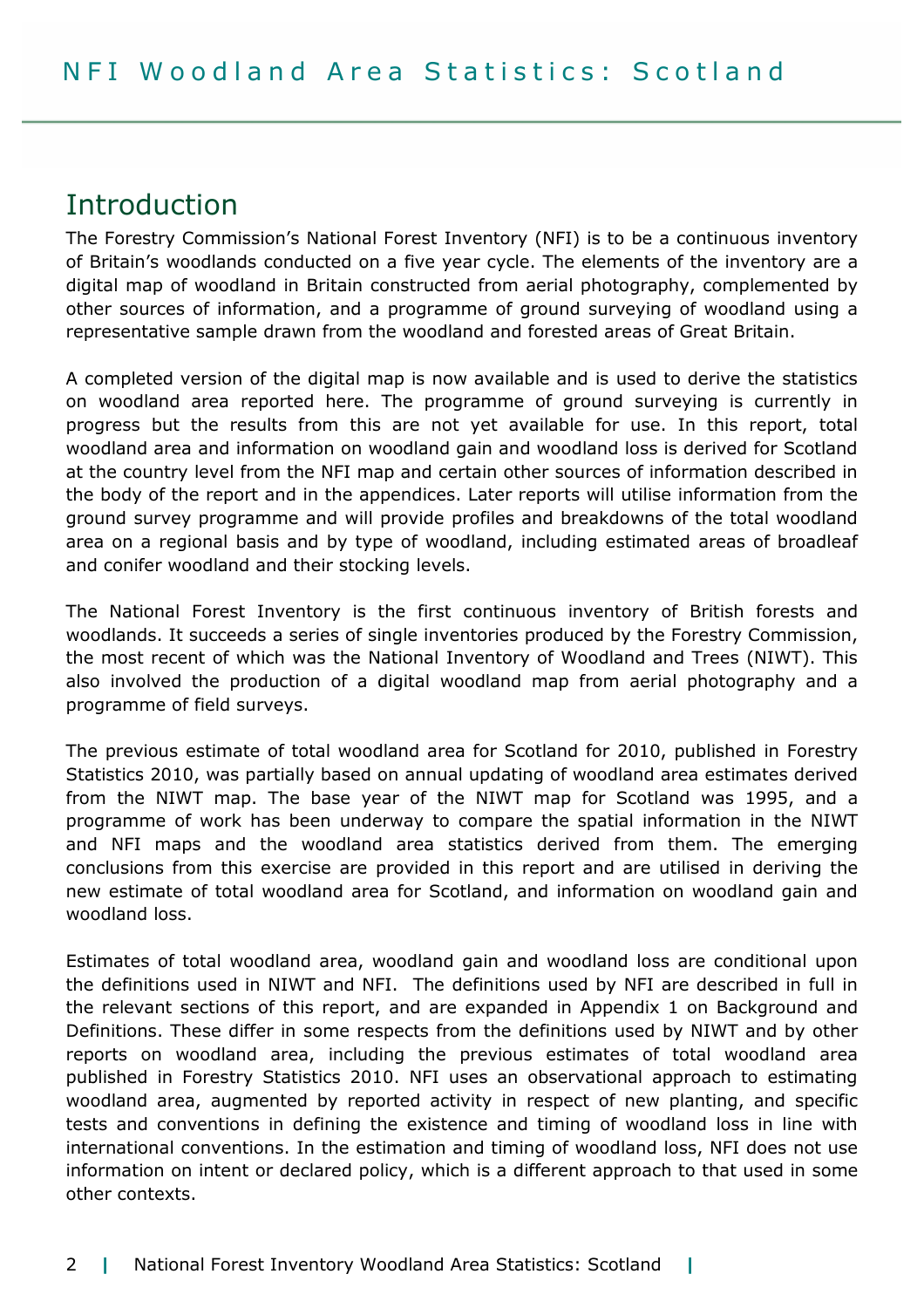NFI-based estimates will form the basis of future reporting by the Forestry Commission on woodland areas within Great Britain. Using information from the ongoing ground survey, the NFI will also be used to inform softwood and hardwood timber production forecasts, reports on woodland structure, and other economic, ecological, environmental and social aspects of British woodlands.

### Area of Woodland at March 2010

#### The total area of woodland in Scotland is estimated to be 1,385 thousand hectares. This is 17.8% of the total land area in Scotland.

This estimate is based upon the NFI definition of woodland and on current assessments of woodland gain that are not captured in the aerial photography used to produce the NFI woodland map of Scotland. In the National Forest Inventory, woodland is defined as areas with a canopy cover of 20% or more (or the potential to achieve this), with a minimum area of 0.5 hectares and a minimum width of 20 metres. Areas of less than 0.5 hectares of open space within woodlands are included as part of the total woodland area, being considered as an integral part of the woodland ecosystem. Integral areas of greater than 0.5 hectares of open space are excluded. Assessments of woodland gain and woodland loss are described in the following sections on New Planting and on Woodland Loss, and further information is available in Appendix 1.

This new estimate compares with the Forestry Commission's previous estimate of woodland area in Scotland, for the same reference date of March 2010, of 1,343 thousand hectares (as published in Forestry Statistics 2010). Further information on the differences between these two estimates is provided in the Comparison of Woodland Area Figures section and Appendix 2.

This new estimate of total woodland area in Scotland is based upon a new woodland map of Great Britain that has been produced by the Forestry Commission's National Forest Inventory. For Scotland, the map and estimated area have been derived from a base map constructed from interpretation of 2003-2007 aerial photography that has then been augmented and checked with information from other sources. These included:

- Recorded areas of new planting within woodland grant schemes (where this woodland is not yet visible from aerial photography, it is categorised as 'assumed woodland');
- Areas of Forestry Commission Scotland (FCS) new planting, as recorded in FCS' administrative systems;
- Some aerial photography for later time periods;
- Analysis of 2007 and 2009 remote sensing (satellite imagery data) that has been used by NFI for quality assurance of the estimated total woodland area; and
- Comparison of the new map with the previous woodland map of Great Britain from the National Inventory of Woodland and Trees (NIWT) and the NIWT Survey of Small Woodland and Trees. The NIWT woodland map for Scotland has a base year of 1995 but is based on aerial photography from around 1988, updated using administrative records.
- 3 | National Forest Inventory Woodland Area Statistics: Scotland |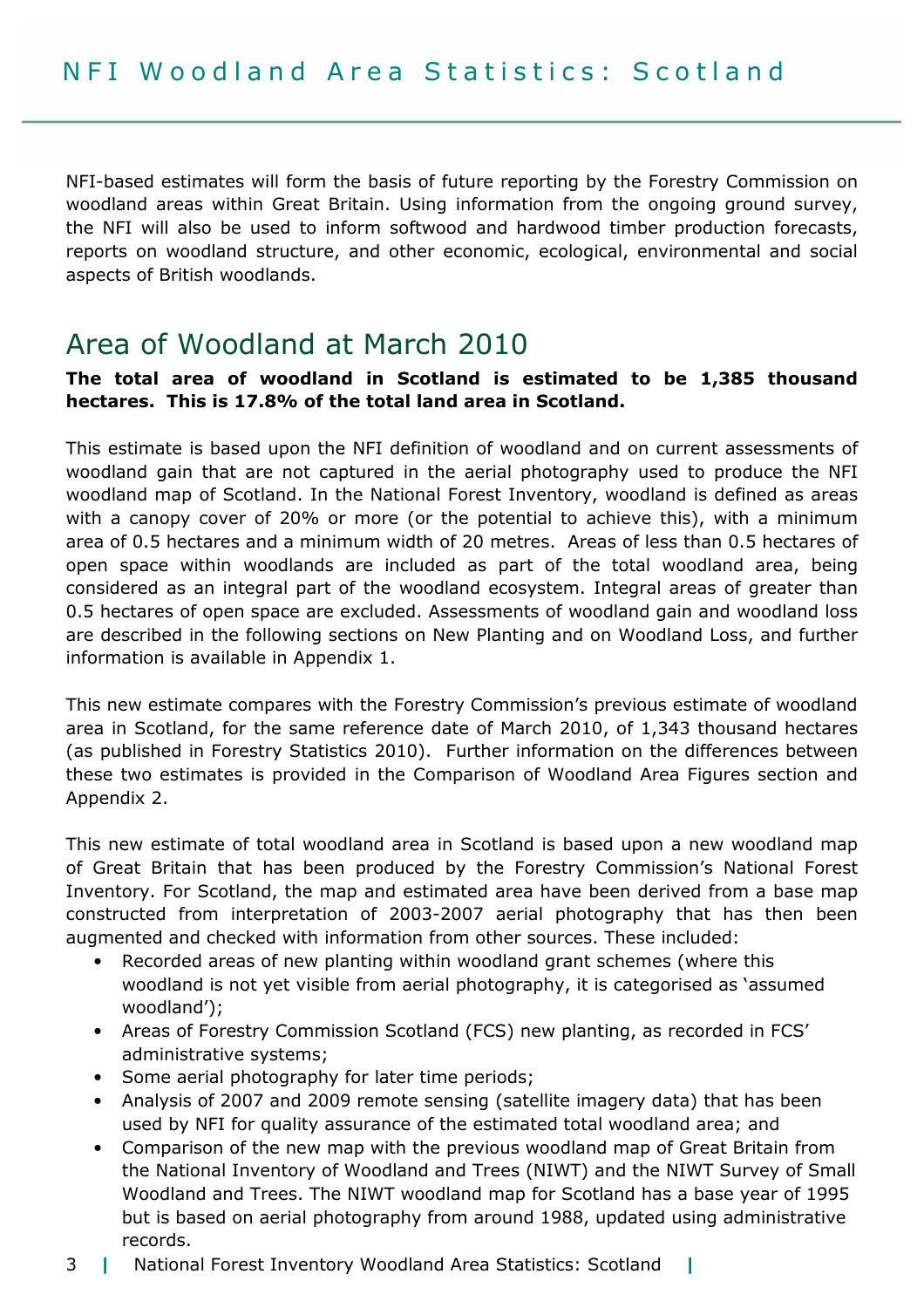Table 1 shows how the NFI woodland area estimate for Scotland has been derived from the woodland area observed in the original NFI base map using these other sources of information.

#### Table 1: NFI area 2010

thousands of hectares

|                                                                      | Woodland area |
|----------------------------------------------------------------------|---------------|
| NFI area as initially mapped, using 2003 -2007 aerial                | 1,285.5       |
| photography                                                          |               |
| Plus assumed new woodland (documented in spatial records) planted    | 93.6          |
| from 1989-90 to 2007-08 which is not visible from aerial photography |               |
| Plus assumed new woodland (documented in non-spatial records)        | $+4.5$        |
| planted from 2008-09 to 2009-10 which is not visible from aerial     |               |
| photography                                                          |               |
| Plus additions to the NFI map verified to date from comparison with  | $+1.4$        |
| the NIWT map                                                         |               |
| Minus area deleted from the NFI map, verified to date from           | $-0.0$        |
| comparisons with the NIWT map                                        |               |
| NFI area in 2010 as now estimated                                    | 1385.0        |

Sources: National Forest Inventory map, grant schemes, National Inventory of Woodland and Trees map, Forestry Commission Scotland administrative data.

Note:

Further description and information on the entries in this table can be found in later sections and in Appendix 1.

The area of woodland in Table 1 includes high forest and also areas of recently felled woodland and areas of young trees. In cases where woodland is identified as having been felled, it is presumed that such areas will be restocked with new trees. However, in some instances these areas may be converted to other land uses, such as for wind farm development or habitat restoration, and such conversions are not always immediately recorded by NFI as land use change. This is because it is generally not possible to immediately distinguish between clear felling for normal forest management purposes (which will be replanted or restocked) and clear felling as a precursor to permanent land use change. Further details are provided in the section on Woodland Loss.

### New Planting

New planting is the creation of new woodland by means of tree planting, natural regeneration or seeding on areas previously classified as non-woodland land uses. New planting has been undertaken by private owners, Forestry Commission Scotland and other organisations. Locating areas of recent new planting requires particular consideration in the estimation of total woodland area because seedlings, saplings and young trees less than 10 years old are difficult to identify from aerial photography, with the result that only a proportion of recent new planting (and none of the new planting conducted after the photography) will be detected in the photographic interpretation.

As a result, aerial photography interpretation has only identified a proportion of new woodland creation, and will under-record the amount of woodland created between 1995-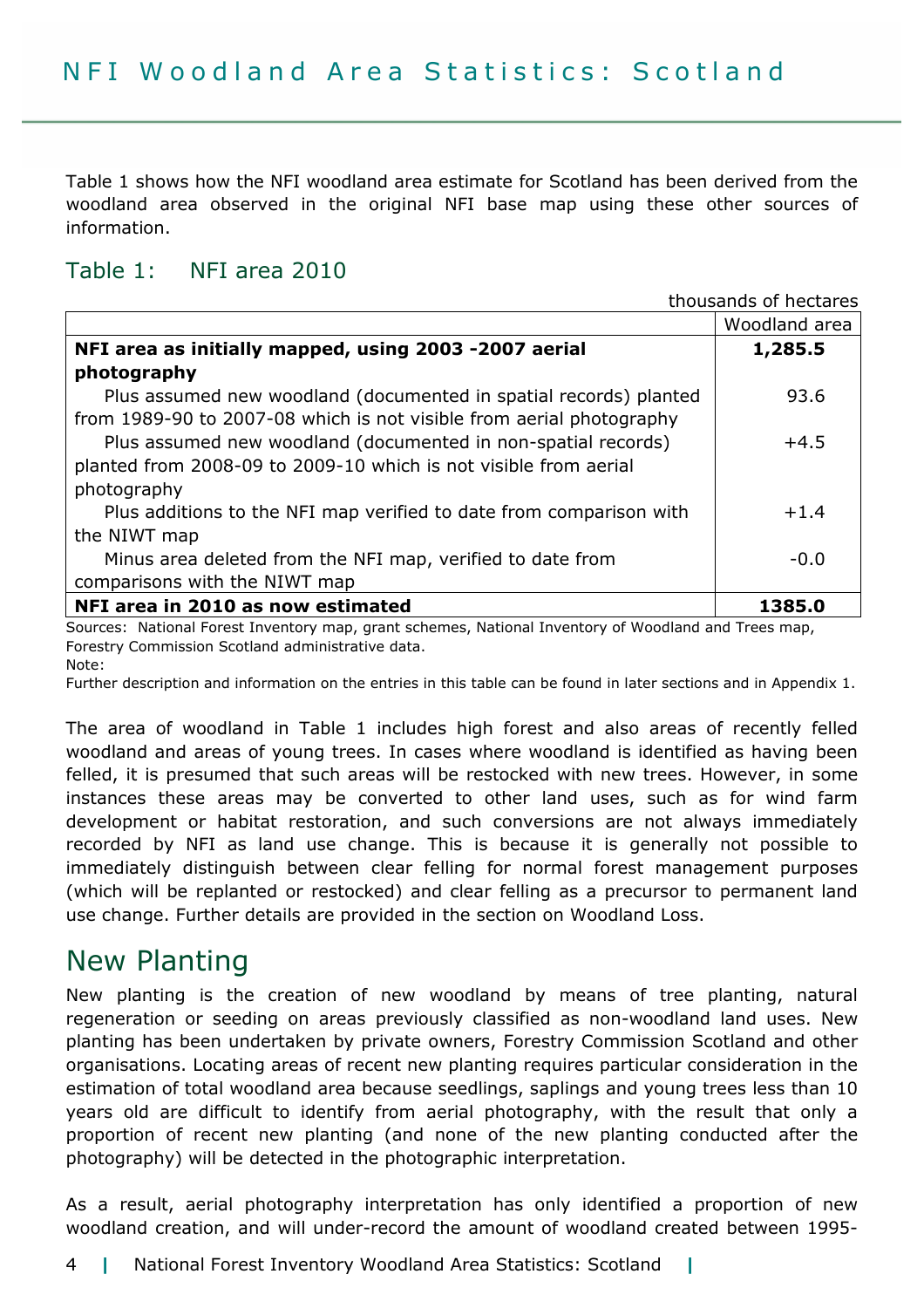96 and 2009-10. Once trees are 10 to 15 years old they are normally large enough to be identified by remote sensing methods and will usually be captured in the NFI base map. In recognition of this, both the NIWT and NFI maps have automatically added recorded areas of new planting not captured on the base map, as reported by Forestry Commission Scotland on their own land, and by grant-aided new planting schemes on other land. Until these woodland areas become visible from aerial photography, the NFI categorises these as 'assumed woodlands'. This approach assumes that the planting activity has taken place and that it has succeeded in establishing woodland with the potential to achieve minimum canopy cover. Consequently, there may be a proportion of this assumed woodland area in which no trees were actually planted or the planting scheme has failed, but this will ultimately be picked up through aerial photography.

Table 2 shows the area of new woodland reported to have been created in the last 21 years. Of the 190.4 thousand hectares of woodlands greater than 0.5 hectares that were reported to have been planted in Scotland between 1989-90 and 2009-10, 93.6 thousand hectares are not visible (based on 2003 to 2007/2009 aerial photography) but have been included in the woodland area estimate and mapped as 'Assumed Woodland'.

Woodland gain can also occur as a result of natural colonisation of trees on disused or abandoned land. Since there are no available records on this, such areas will only be captured when trees become large enough to be identified in the aerial photography.

#### Table 2: Areas of new planting, 1989-90 to 2009-10

thousand hectares

|                                              | 1989-90 to | 1995-96 to | 1989-90 to |
|----------------------------------------------|------------|------------|------------|
|                                              | 1994-95    | 2009-10    | 2009-10    |
| Grant-aided new planting                     | 63.4       | 111.1      | 174.5      |
| Non grant aided new planting                 | 0.0        | 0.2        | 0.2        |
| Forestry Commission new planting             | 14.6       | 3.2        | 17.8       |
| Total reported new planting                  | 78.0       | 114.5      | 192.5      |
| Less new planting areas of less than 0.5     |            |            | 2.1        |
| hectares                                     |            |            |            |
| Total reported new planting (0.5 hectares or |            |            | 190.4      |
| $ more\rangle$                               |            |            |            |

Sources: Forestry Commission Scotland grant schemes and administrative systems. Notes:

1. Non-FC planting that is not grant-aided will only be included in the NFI map once it is visible in the photography, as there is no spatial record. This may lead to under-representation in the NFI map of non grantaided new woods younger than 10 years old, and results in a difference between the total woodland area in the NFI map compared to that estimated in this report.

2. Non grant aided new planting figures are annual estimates produced by Forestry Commission staff. There is no administrative or spatial data source for these figures.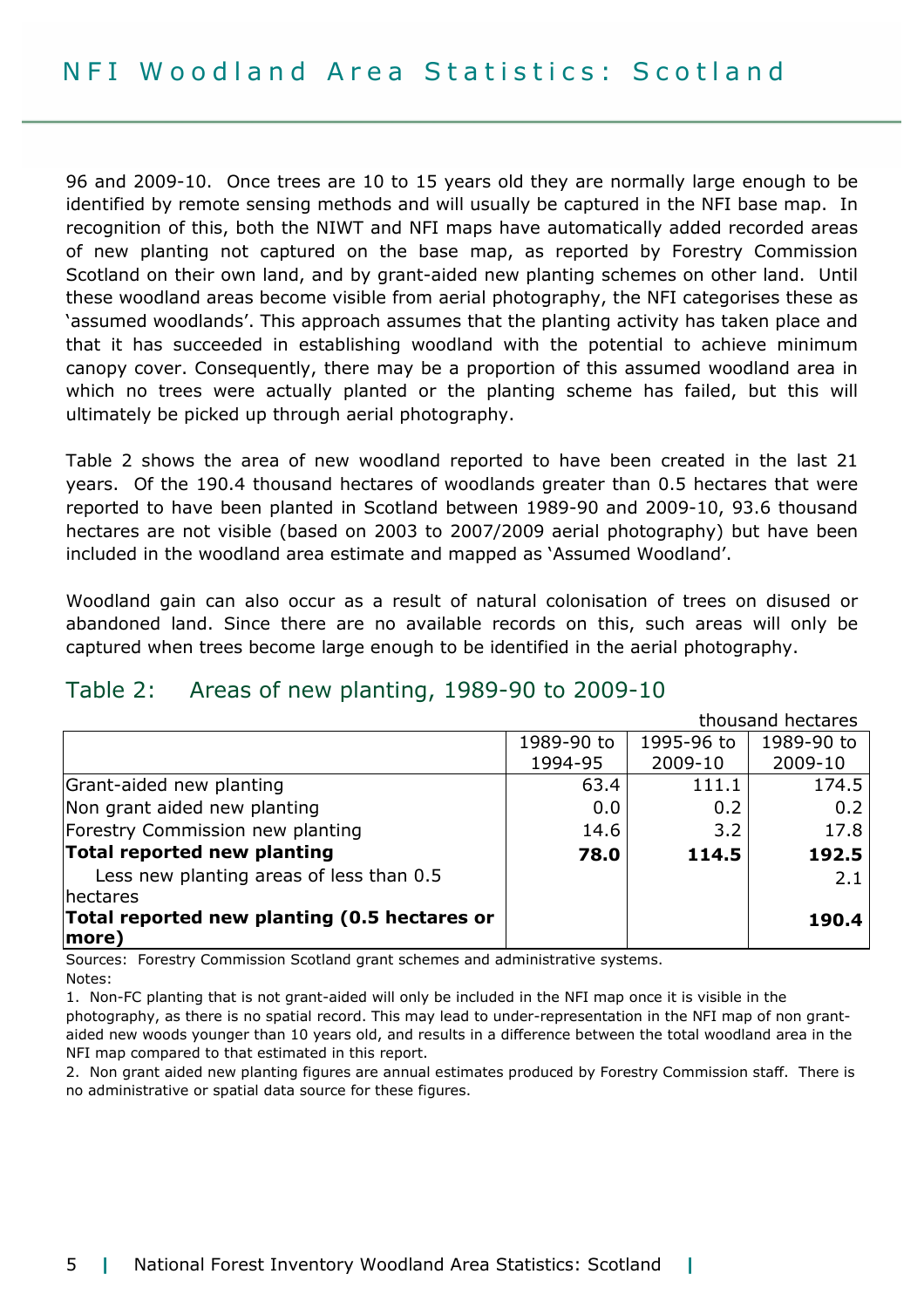### Woodland Loss

Woodland loss is defined in the NFI as an identifiable permanent removal of woodland cover to change the land use. Woodland cover is deemed to have been removed when any remaining trees on the site no longer have the potential to achieve a minimum coverage of 20% of the assessed area. When a definitive land use change is identified that has resulted in a permanent removal of tree cover to below the minimum canopy cover, such as the construction of buildings, quarries or car parks, an immediate identification of woodland loss is registered by NFI. However, removal of trees that are not immediately identifiable as a change of land use, such as the establishment of an open non-woodland habitat, are not identified as woodland loss until permanent loss of minimum tree cover is confirmed after a period of ten years.

Work is currently underway to identify areas of permanent woodland loss by comparing the aerial photography associated with the NIWT woodland map and the NFI woodland map over a variable period from 1988 through to 2003-2007. The study is limited to areas of difference in the two maps where NIWT identified woodland while NFI did not (referred to as 'NFI unmapped' – see later). Early results from this work together with further explanations of it are set out in Appendix 2.

It should be noted that Forestry Commission Scotland has broadly estimated that woodland removal due to wind farm development and habitat restoration in the period 2000 to 2010 is around 10 - 20 thousand hectares. Forestry Commission Scotland is commissioning work in 2011-12 to more accurately determine the area of permanent woodland loss due to wind farm development and habitat restoration which will provide additional information on woodland loss in Scotland.

For further information on woodland loss see appendices 1 & 2.

### Comparison of Woodland Area Figures

As part of the process to verify the NFI woodland area figure, work has been performed to reconcile:

- NIWT 1995 and NFI estimates of woodland area; and
- The NFI and Forestry Statistics 2010 estimates of woodland area.

### (1) Comparison between NIWT 1995 and NFI 2010 estimates of woodland area

The National Inventory of Woodland and Trees (NIWT) for 1995 estimated a total woodland area of 1,281 thousand hectares in Scotland (16.4% of land area) compared to the current NFI-based estimate of total woodland area in 2010 of 1,385 thousand hectares (17.8% of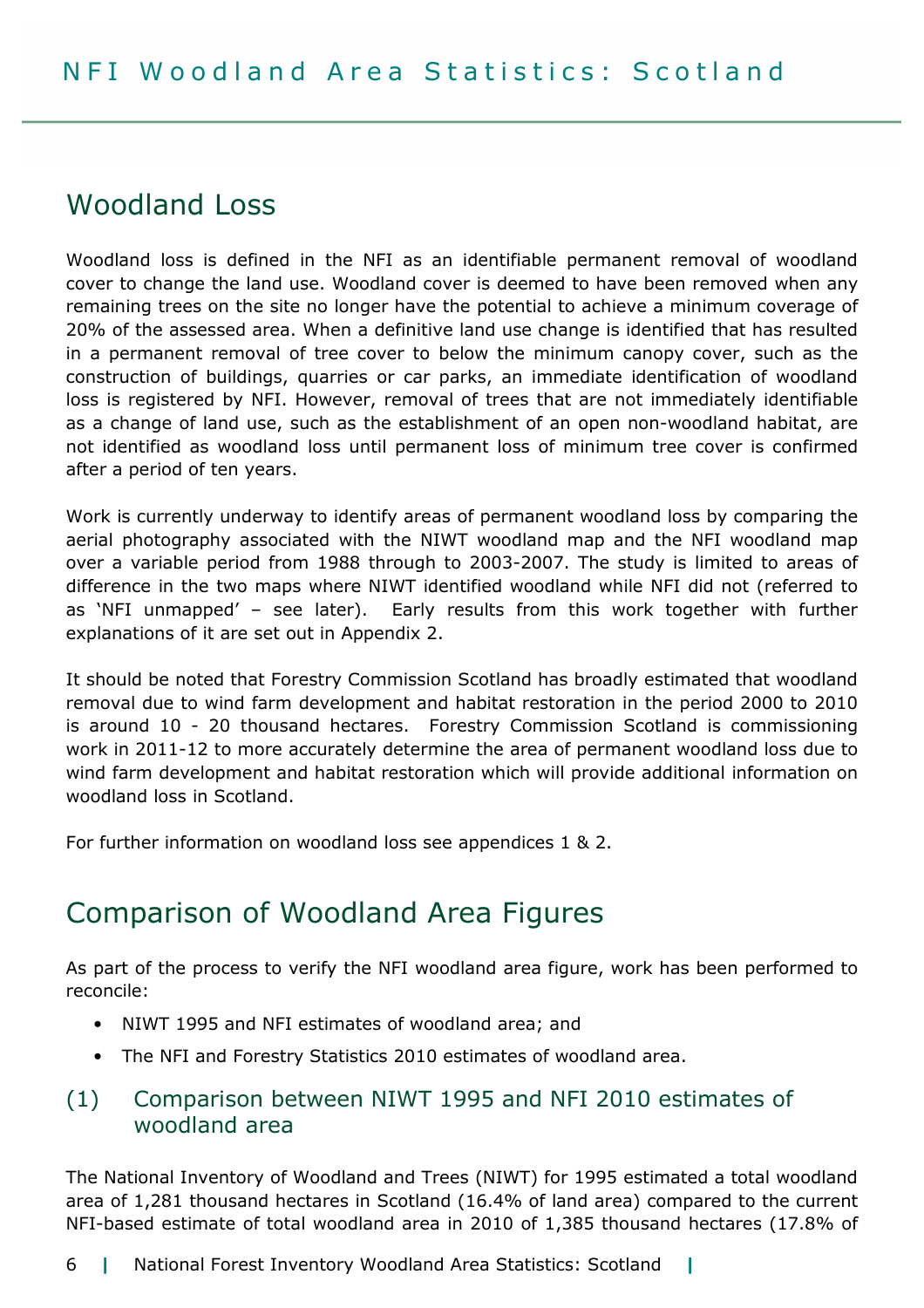land area). This represents a net difference between the two estimates of 104 thousand hectares. The causes of this net difference are important to understand and can be ascribed to five broad categories:

- 1. Methodological differences used in the mapping of woodland of greater than 2 hectares by NIWT compared to NFI.
- 2. Errors (due mainly to misinterpretation of photography) in the NIWT map.
- 3. Error in the estimate of area of smaller woodland (0.5-2.0 hectares) as assessed from the NIWT Survey of Small Woodland and Trees.
- 4. Errors in the NFI map.
- 5. Actual change in woodland area over the period between the base years of the two maps (1995 to 2010).

Analysis has been undertaken to identify and quantify the various individual sources of this difference, as far as can be determined.

#### Comparison of woodland areas of greater than 2 hectares

A partial study has been performed to compare the NFI map with the NIWT map to analyse the differences in these maps for woodland of more than two hectares in size. Since the NIWT map recorded woodlands of 2 hectares and above only, woodlands of less than two hectares were removed from the NFI map for the purposes of this study, so that the comparison is like-for-like. In this study, a direct comparison of where NIWT and NFI found woodland was made. This comparison located areas that NIWT identified as woodland but NFI did not (169 thousand hectares referred to as 'NFI unmapped') and areas that NFI identified as woodland that NIWT did not (156 thousand hectares referred to as 'NIWT unmapped').

Work to date has concluded that most of the differences are a result of the limitations in previous technology that led to NIWT under-reporting woodland area. Anomalies identified in this study as having been due to errors found in the NFI map have been rectified in the current map. The extent of these anomalies are shown in Table 1 above.

Further information on this work can be found in Appendix 2.

#### Comparison of woodland areas of 0.5-2 hectares

A comparison of estimates of woodland area for woodlands between 0.5 and 2 hectares in size has also been made. For NIWT, this estimate was derived from the reported results from the NIWT Survey of Small Woodland and Trees. For NFI, the estimate is obtained from the NFI map by summation of woodland areas falling into this size band.

The results show a notable difference between the two estimates; the estimate derived from the NIWT small woodlands survey is 19.1 thousand hectares, while the estimate derived from the NFI map is 59.5 thousand hectares. Preliminary investigations have been made on the cause of this difference, which has revealed a difference in scope as one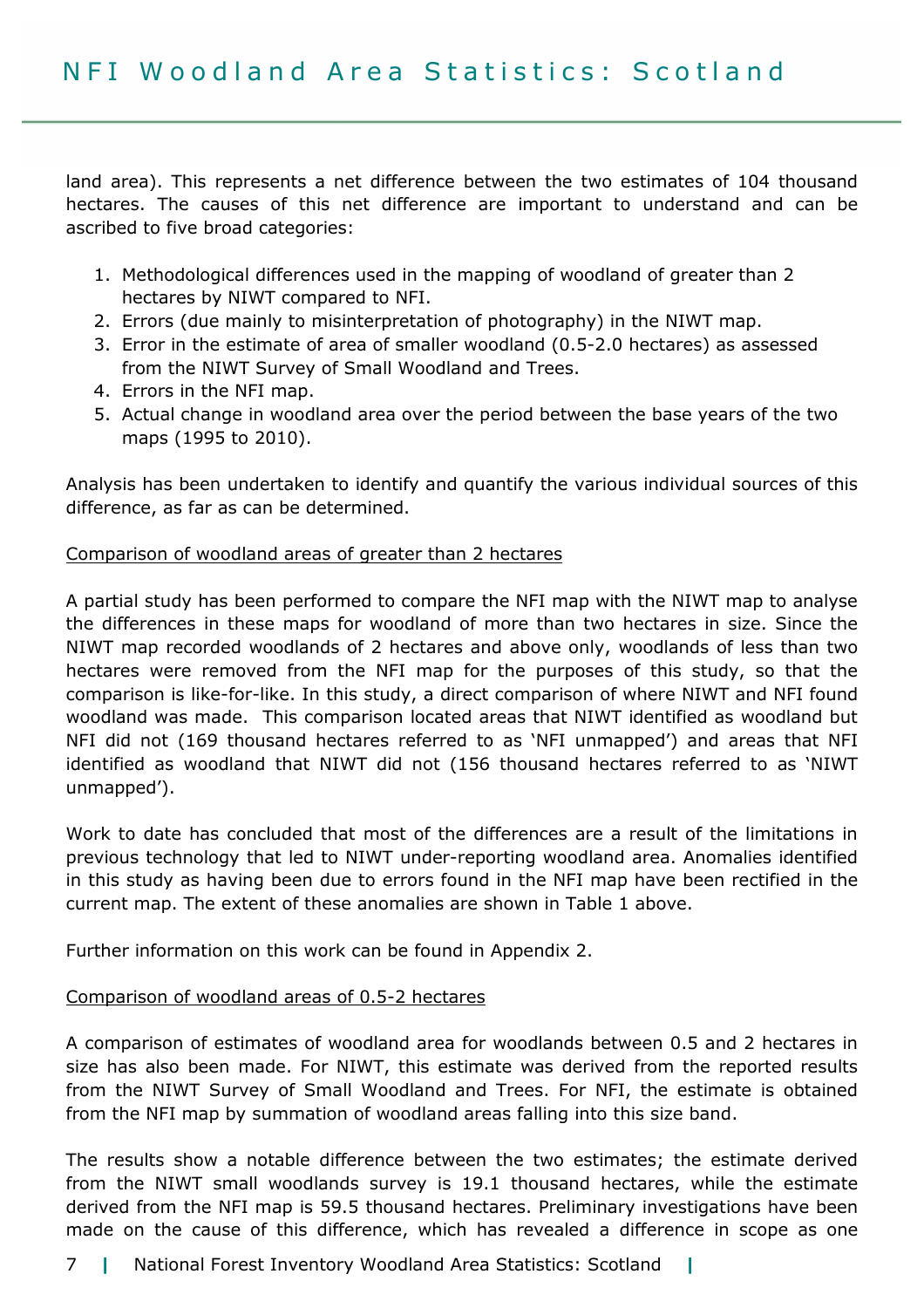contributory factor (the NIWT small woodlands survey did not cover urban areas). Factors associated with the differences in definition of woodland by NIWT and NFI, and the possibility of an actual increase in small woodlands in Scotland as a result of a process of natural colonisation of trees, may also be making some contributions to this difference.

However, it is not conceivable that such factors could explain the full magnitude of the difference in the estimates. Since the examination of areas of woodland of over 2 hectares on the NFI map described above have revealed no major errors in the mapping process, the estimate of the 0.5 to 2 hectare category of woodland from the NFI map has been accepted as broadly accurate. It is therefore concluded that the NIWT survey underestimated the area of woodland in this size category.

### (2) Comparison between 2010 estimates

The previously published estimate of woodland area at 2010 was based on annual updating of areas from the NIWT map with annual grant-aided new planting data (for non-FC woodland) and data from administrative sources (the Forestry Commission subcompartment database (SCDB)) for FCS woodland. The NFI estimate of 1,385 thousand hectares of woodland in Scotland at 31 March 2010 is around 42 thousand hectares more than the estimate for 2010 that was included in Forestry Statistics 2010.

Analysis to date has identified causes that result in an upward adjustment to the previous estimate of 64 thousand hectares, leaving an outstanding reverse difference of 22 thousand hectares to be reconciled with further work. The main categories of differences identified to date were methodological (resulting in a net upward adjustment of the previous estimate of 30.6 thousand hectares) and corrections (providing further upwards adjustments of the previous estimate totalling 33.7 thousand hectares, with the dominant factor within this being the inclusion of the under-estimate of small woodlands area in the NIWT small woodlands survey within the previous estimate).

Further information on the comparison between these two estimates is given in Appendix 2.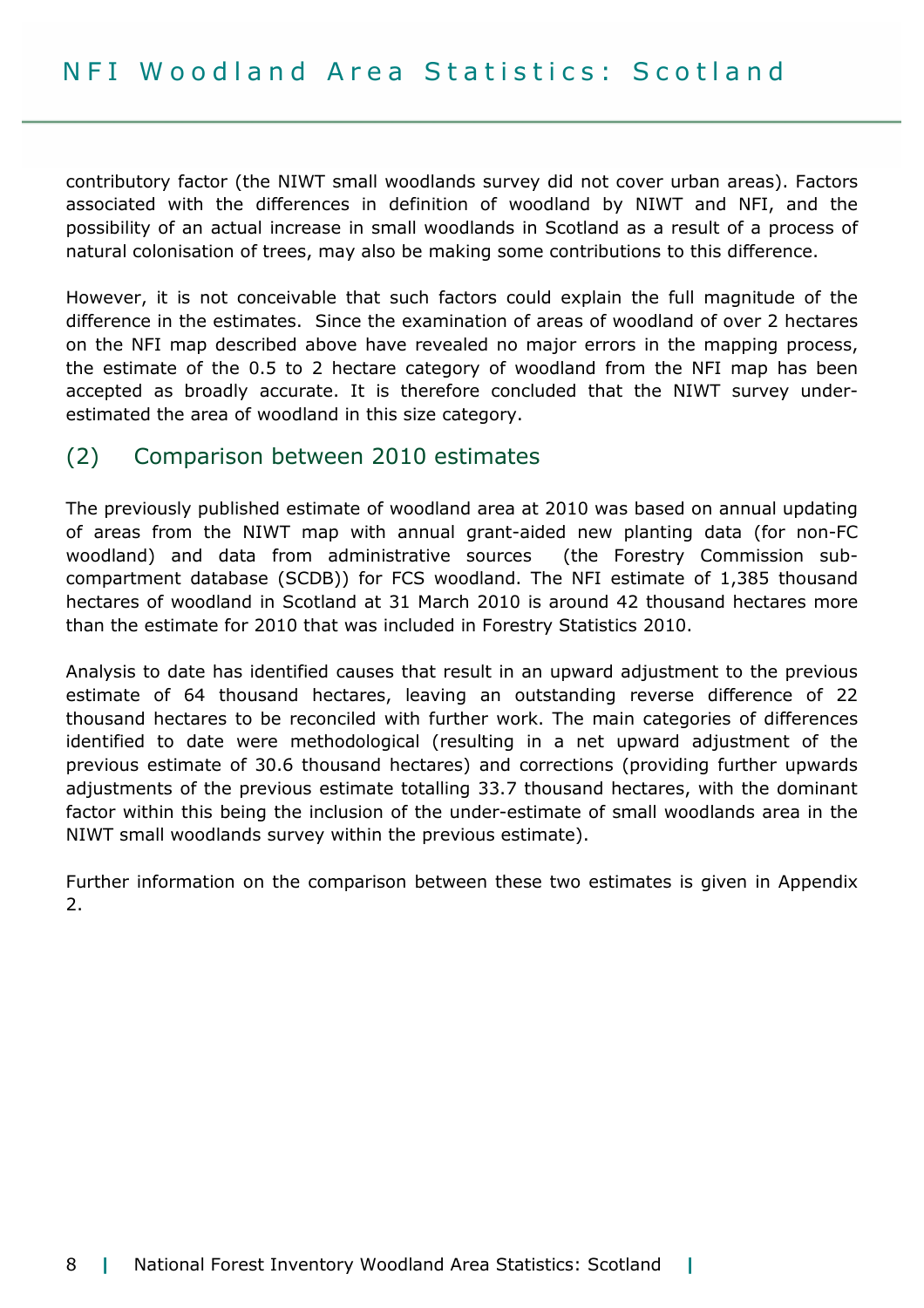## Appendix 1: Background and Definitions

### Area of woodland:

For the National Forest Inventory (NFI), woodland is defined as areas with a canopy cover of 20% or more (or the potential to achieve this), with a minimum area of 0.5 hectares and width of 20 metres.

For the National Inventory of Woodland and Trees (NIWT), woodland is defined as areas with a canopy cover of 50% or more (or the potential to achieve this) and over 50 metres in width. The NIWT woodland map aimed to include all areas satisfying this definition and with a minimum area of 2.0 hectares or over. Woodland area from 0.1 hectares to 2.0 hectares was derived from the NIWT Survey of Small Woodland and Trees.

The National Forest Inventory woodland area statistics include areas of less than 0.5 hectares of open space within woodlands as part of the total woodland area, being considered as an integral part of the woodland ecosystem. Areas greater than 0.5 hectares of open space are excluded from the figures.

For the National Inventory of Woodland and Trees, woodland area statistics include areas of open space within woodlands of less than 1.0 hectares as part of the total woodland area. Areas greater than 1.0 hectares of open space are excluded from the figures.

Orchards and nurseries are not included in woodland area estimates in NFI.

Further information on the methodology used in the National Forest Inventory and in the National Inventory of Woodland and Trees is available at www.forestry.gov.uk/inventory.

In the previously published estimates of woodland area at March 2010 (Forestry Statistics 2010), the area of Forestry Commission (FC) woodland was derived from the FC's administrative systems, rather than NIWT data. They were based on land use codes in the Forestry Commission's sub-compartment database, identifying either whole mapped woodland sub-compartments or the percentage of each sub-compartment that is recorded as woodland. This resulted in the exclusion of all minor open space within woodlands and the immediate exclusion of areas cleared with the intention of conversion to other land uses (e.g. natural habitat restoration and wind farm areas).

The NFI sample square fieldwork programme will measure and report upon any changes in basal area, woodland stocking, species composition etc. that arise through habitat restoration work. This will give more information on change in woodland composition over time.

NFI woodland area figures for Scotland are based on data obtained from the 2010 National Forest Inventory map and take account of reported new planting. At present no downward adjustments have been made for land that has been grant aided to establish woodland, but

9 | National Forest Inventory Woodland Area Statistics: Scotland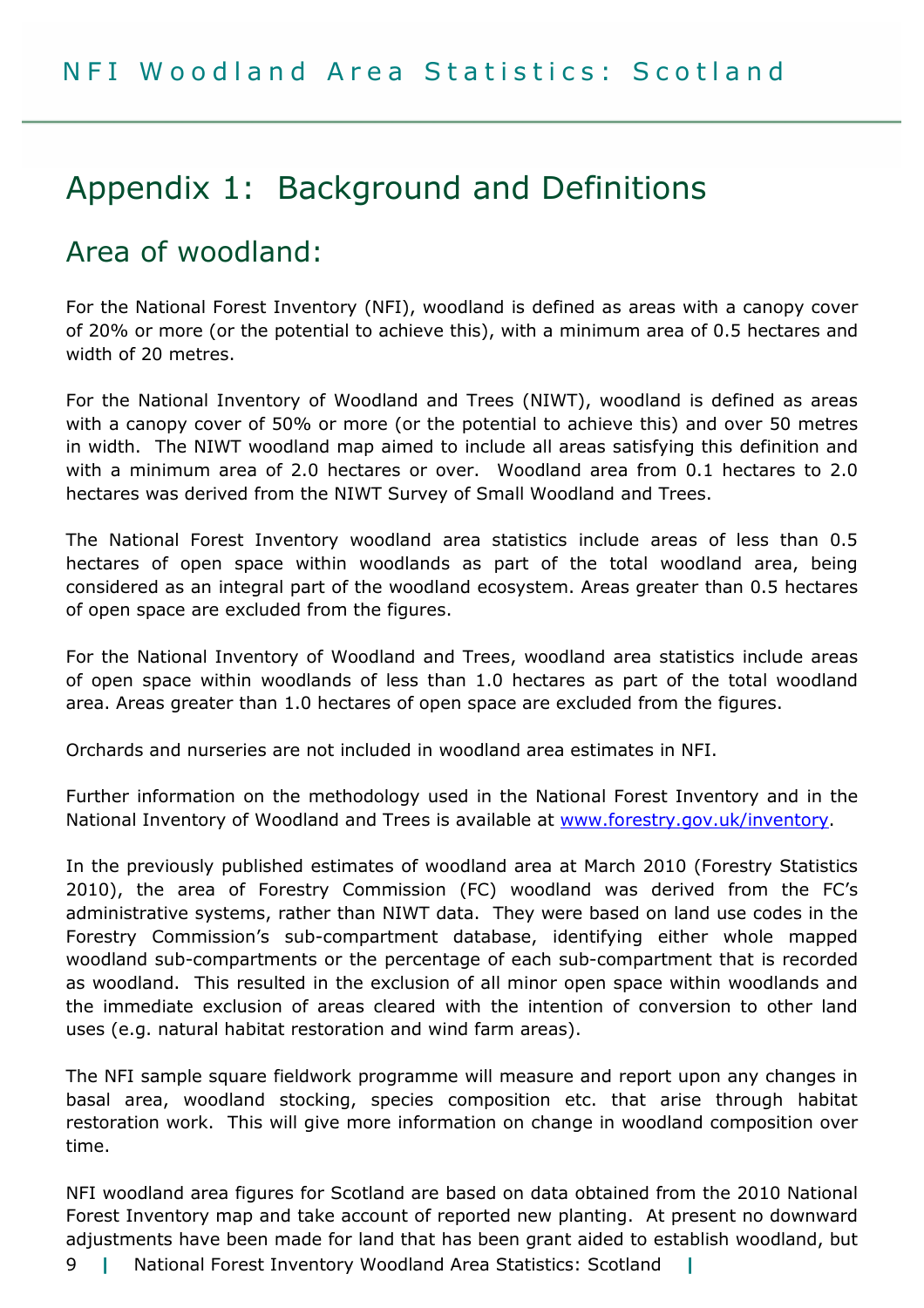which may have failed to achieve woodland cover. Any potential instances of such failed grant schemes are therefore presently included in the NFI woodland map as assumed woodland.

Woodland as a % of land area was derived from the NFI 2010 estimate of woodland area in conjunction with the Office for National Statistics 2010 Standard Area Measurements (SAM) figures for land area, utilising the 'Land only measurements in hectares', which exclude inland water.

### New planting:

'New planting' can occur as a result of planting, seeding or the natural colonisation of new woodland trees. Planting and sowing will always be the outcome of human intervention, but natural colonisation can result from solely natural processes, or a combination of both natural and human processes. The figures included in Forestry Statistics 2010 and in this report are for all these types of woodland creation.

Information about Forestry Commission planting, seeding and colonisation comes from FC administrative systems.

Information about non-Forestry Commission planting, seeding and colonisation comes principally from grant schemes: the Woodland Grant Scheme (WGS), Scottish Forestry Grant Scheme (SFGS) and Rural Development Contracts (RDC). For planting and seeding schemes the date of the first payment sets the year within which the planting is reported. Assumptions about planting, seeding and colonisation are checked at a later date against aerial photography when the trees are large enough to observe.

For natural colonisation/ regeneration, the areas included are recorded at the point at which the second instalment of grant aid has been paid during the year. This is because the second instalment is approved when woodland reaches a certain stage and density of growth, so this information corresponds approximately to the amount of new woodland created.

For non grant-aided planting, seeding and colonisation, areas are only included when the trees have become older and are visible in aerial photography, introducing a lag between establishment and identification. This process therefore only identifies non grant-aided new woodland areas which are composed of older natural colonisation at some time after their initial establishment. This is a result of there being no spatial records to base assumptions upon.

10 | National Forest Inventory Woodland Area Statistics: Scotland | The National Forest Inventory aerial photography interpretation has picked up a proportion of new woodland creation, but this initially under-records the amount of woodland created between 1995-96 and 2009-10, as the technology often fails to detect stands of trees younger than 5 to 10 years. Once trees are 10 to 15 years old they are normally large enough to be identified by remote sensing methods and will be included in the overall woodland area figures. Because of this factor, NFI, NIWT and annual estimates of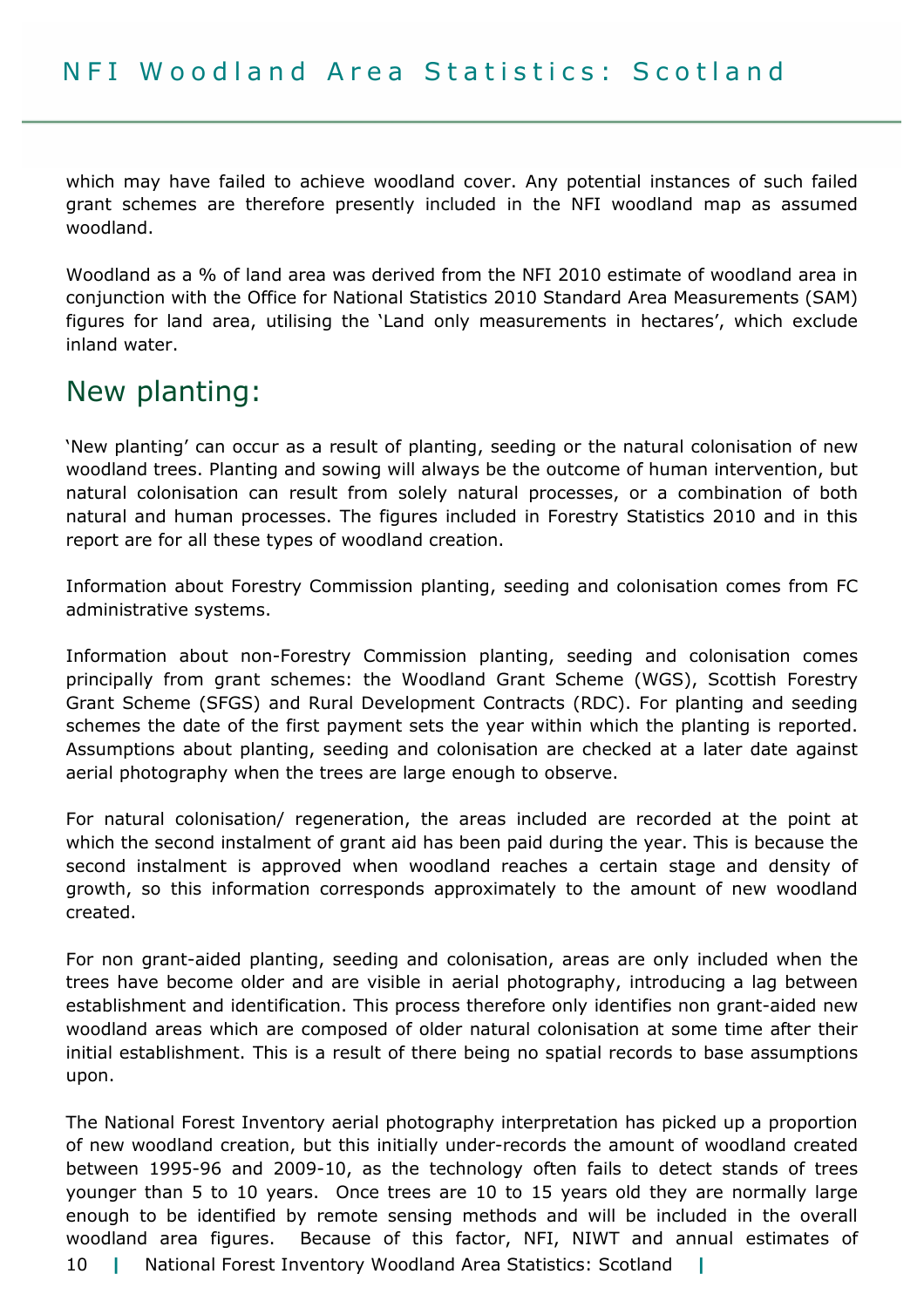woodland area have assumed that grant-aided new planting achieved canopy cover. NFI now has a category of 'assumed woodland' to cover such new woods. These woods will be monitored using remote sensing to confirm if they have achieved a canopy cover by their 10th year. If they have not, they will be removed from the woodland area.

### Woodland loss:

If an area of woodland is clear felled, it is presumed that tree cover will be replaced. A period of 10 years is allowed for trees to be re-established before such an area is mapped as non woodland, unless an obvious and permanent land use change is detected. Areas of clearfell that have occurred over the last 10 years that show no definitive photographic evidence of land use change to non-woodland are included in the NFI woodland area and classified as transition woodlands. This is to allow for the usual period of time it takes for woodland to re-establish and for the difficulties associated with detecting young trees from aerial photography and satellite imagery. Where woodland is clear felled and converted to non-woodland land uses that are immediately identifiable by remote imagery, such as quarries or golf courses, these areas will be reported as woodland loss upon first detection.

The principal exception to the presumption of tree cover being replaced after felling is that of habitat restoration, where owners remove tree cover to establish non-woodland habitats and land uses. The NFI rule is that until such new non-forest land uses are well established, they are not declared as woodland loss. The same principle is used as when assessing the failure of new woodland establishment; a ten year period is allowed before a land use change to woodland is deleted. This procedure provides greater assurance that only areas of definite and permanent change are included in woodland loss statistics.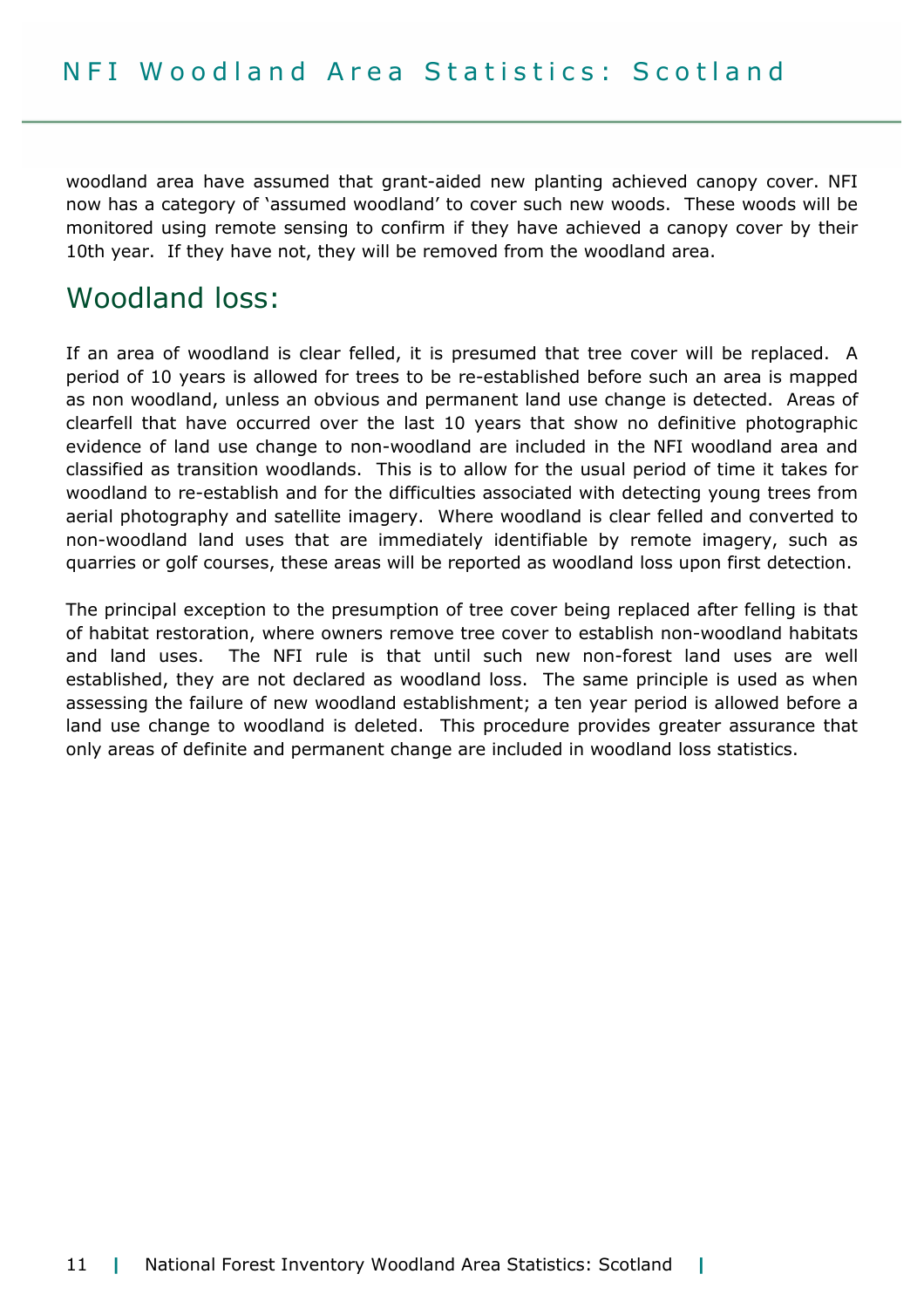## Appendix 2: Comparison of maps and woodland area estimates

### (1) Comparison of NIWT and NFI maps

The National Forestry Inventory team is undertaking a study, comparing the NFI map with the NIWT map to identify the principal causes of the difference between the two maps. A direct comparison of where NIWT found woodland and where NFI found woodland has been made. This located areas that NIWT identified as woodland but NFI did not (169 thousand hectares referred to as 'NFI unmapped') and areas that NFI identified as woodland but NIWT did not (156 thousand hectares referred to as 'NIWT unmapped'). Detailed analysis of each of these classes is being undertaken by examination of historic aerial photography, verifying which of the maps is correct, or if differences are real changes over time.

#### NFI unmapped

Of the 169 thousand hectares of 'NFI unmapped' areas, 71% of area polygons of over 20 hectares have been assessed, totalling 21 thousand hectares. The remaining 148 thousand hectares of 'NFI unmapped' areas (including all differences of under 20 hectares) have not yet been analysed. From the 21 thousand hectares that have been studied, around 1.4 thousand hectares are assessed as valid woodland, 4.6 thousand hectares are comprised of new planting schemes and have been added to the total NFI area, and 89 hectares have been identified as woodland loss as set out in table 3 below.

### Table 3: Areas of permanent woodland loss observed in partial examination of mapping differences between NFI and NIWT of greater than 20 hectares

|                          | hectares                |
|--------------------------|-------------------------|
| Land use change          | <b>Total identified</b> |
|                          | woodland loss           |
| Residential buildings    | 43                      |
| Quarries                 | 12                      |
| Car parks                |                         |
| lOther                   | 33                      |
| <b>All Woodland loss</b> | ŖG                      |

Source: National Forest Inventory map, National Inventory of Woodland and Trees map.

Notes:

1. The areas of woodland loss reported in Table 3 only cover instances where a clear change in land use is evident.

Most of the remaining 15 thousand hectares were identified as areas where either NIWT was incorrect and woodland had never existed (8 thousand hectares) or arose as a result of methodological differences between NIWT and NFI (7 thousand hectares).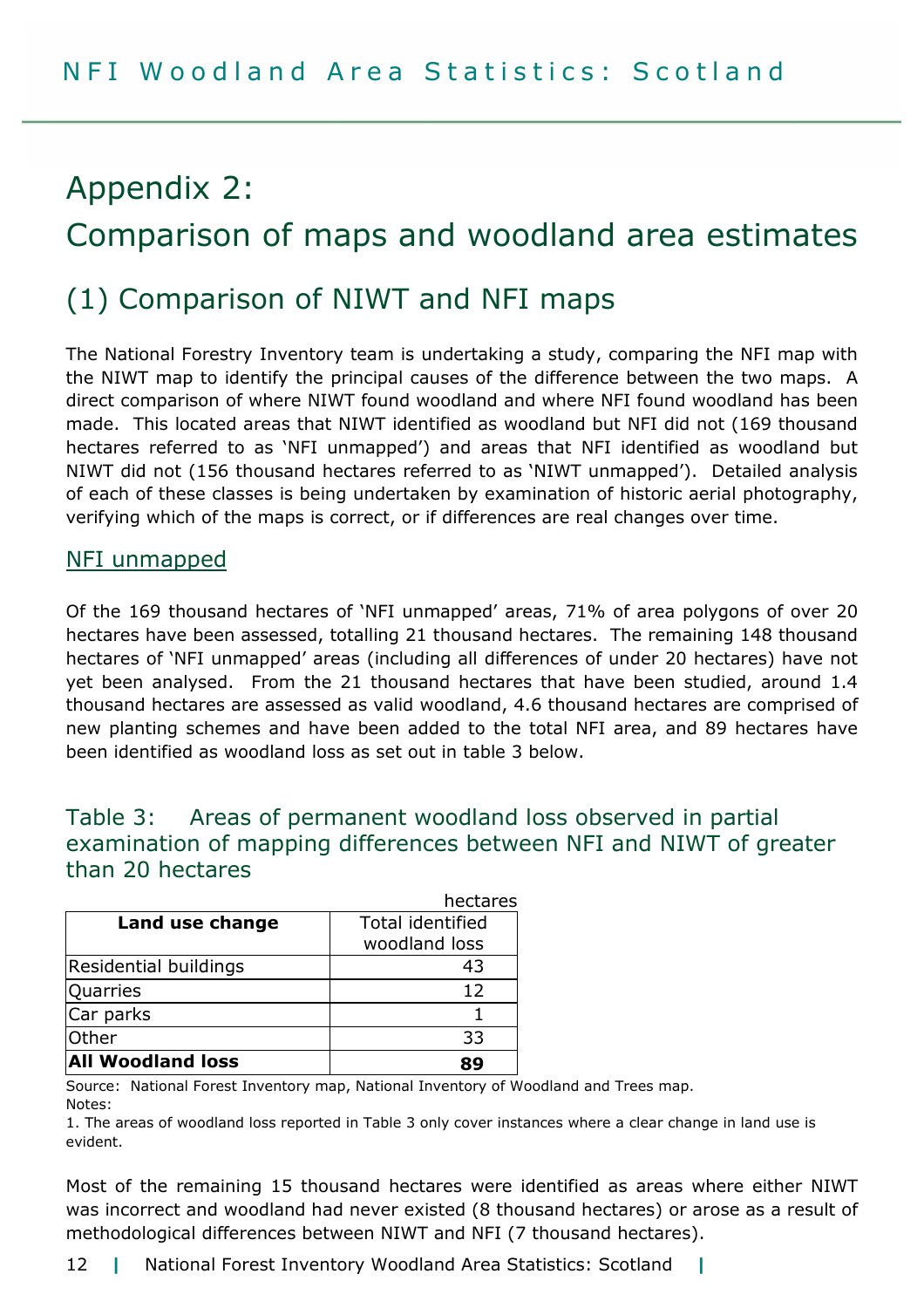#### NIWT unmapped

Of the 156 thousand hectares of 'NIWT unmapped' areas, 44% of area polygons of over 20 hectares have been assessed, totalling 2.8 thousand hectares. The remaining 153 thousand hectares of 'NIWT unmapped' areas have not yet been analysed. From the 2.8 thousand hectares that have been studied, around 1.4 thousand hectares are assessed as existing woodland that should have been included in NIWT. This estimate will be refined further in 2011/12.

### (2) Comparison between NIWT 1995 and NFI 2010 estimates of woodland area

The analysis undertaken to date generated a number of revisions that could be applied to NIWT data to give revised area estimates under NFI definitions, processes and technologies. Adjustments for methodology changes and corrections give a revised estimate of 1,293 thousand hectares for 1995 (table 4).

After accounting for woodland gain and loss between 1995 and 2010 (shown in Tables 2 and 3), there is a discrepancy of 20.4 thousand hectares to reconcile. This is the difference between the 1995 estimate from NIWT (updated to 2010, including a correction for underestimation of the area of small woodlands from the NIWT small woods survey) and the 2010 estimate from NFI, which is lower than the adjusted NIWT-based estimate.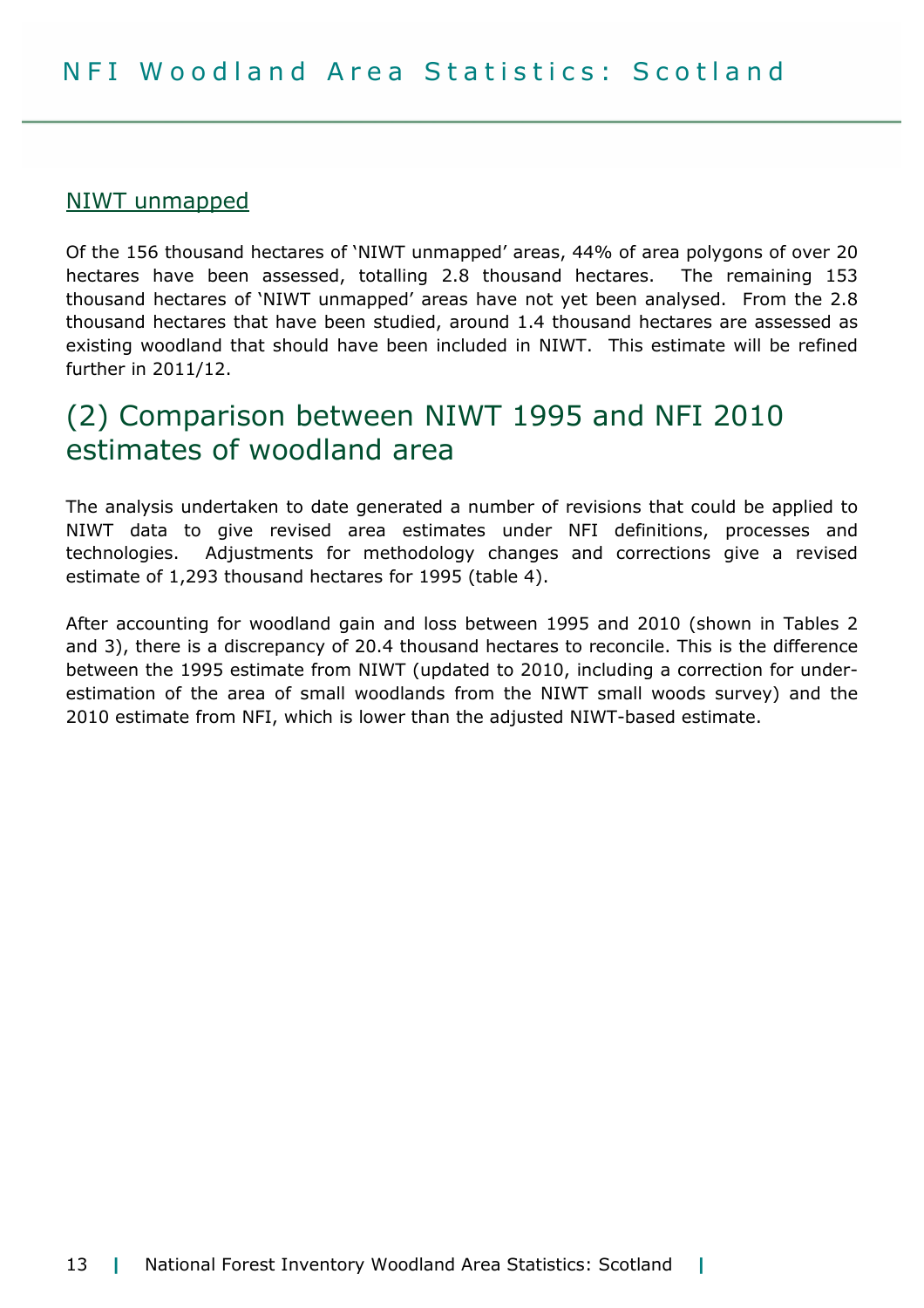### Table 4: Reconciliation of NIWT (1995-based) and NFI (2010-based) total woodland areas

|                                                                                |         | thousand hectares |
|--------------------------------------------------------------------------------|---------|-------------------|
| NIWT 1995 estimated area (as reported)                                         |         | 1281.5            |
| <b>Methodology adjustments</b>                                                 | $-22.1$ |                   |
| Of which:                                                                      |         |                   |
| Subtract areas of small woods (0.1 to 0.5 hectares)                            | $-9.6$  |                   |
| Subtract small areas of open space (0.5-1.0 hectares)                          | $-5.5$  |                   |
| Adjustments due to other methodology differences                               | $-7.1$  |                   |
| <b>NWT 1995 under NFI conventions (uncorrected)</b>                            |         | 1259.3            |
| Identified errors in NIWT map and small woodland survey                        | 33.8    |                   |
| Of which:                                                                      |         |                   |
| Confirmed non-woodland in 1995                                                 | $-7.9$  |                   |
| Confirmed woodland in 1995 missed by NIWT                                      | 1.4     |                   |
| Under-estimate of woodland area of 0.5-2.0 hectares in NIWT small woods survey | 40.3    |                   |
| NWT 1995 woodland area (under NFI definitions and corrections)                 |         | 1293.1            |
| Identified changes in woodland area 1995-2010                                  | 112.3   |                   |
| Of which:                                                                      |         |                   |
| New planting gross total 1996-2010                                             | 114.5   |                   |
| Adjusted by planted areas of less than 0.5 hectares                            | $-2.1$  |                   |
| Confirmed woodland loss                                                        | $-0.1$  |                   |
| Corrected NIWT 1995 woodland area updated to 2010                              |         | 1405.4            |
| NFI estimated woodland area 2010                                               |         | 1385.0            |
| <b>Unreconciled difference</b>                                                 |         | $-20.4$           |
|                                                                                |         |                   |

Sources: National Inventory of Woodland and Trees, National Forest Inventory map. Notes:

1. Reconciliation to date is based on a partial comparison of areas of difference between the NIWT and NFI maps of greater than 20 hectares.

- 2. The correction for the under-estimation of woodland area of 0.5 to 2.0 hectares from the NIWT small woods survey is the full difference between this estimate and that derived from the NFI map. It therefore inherently assumes no change in the underlying area of this category of woodland between the base years for NIWT and NFI (1995 and 2010).
- 3. Further work on the differences between NFI and NIWT will be undertaken to reduce the unreconciled difference.

### (3) Comparison between 2010 estimates

The above comparison of woodland areas identified by NIWT and NFI accounts for some of the difference of 42 thousand hectares between the previous Forestry Commission estimate of woodland area at March 2010 of 1,343 thousand hectares and that of the current estimate of 1,385 thousand hectares, based on the NFI map.

The previously published estimate of woodland area at 2010 was based on annual updating of areas from the NIWT map with annual grant-aided new planting data and estimates of new planting without grant aid (for non-FC woodland) and data from administrative sources (the Forestry Commission sub-compartment database (SCDB)) for FC woodland. A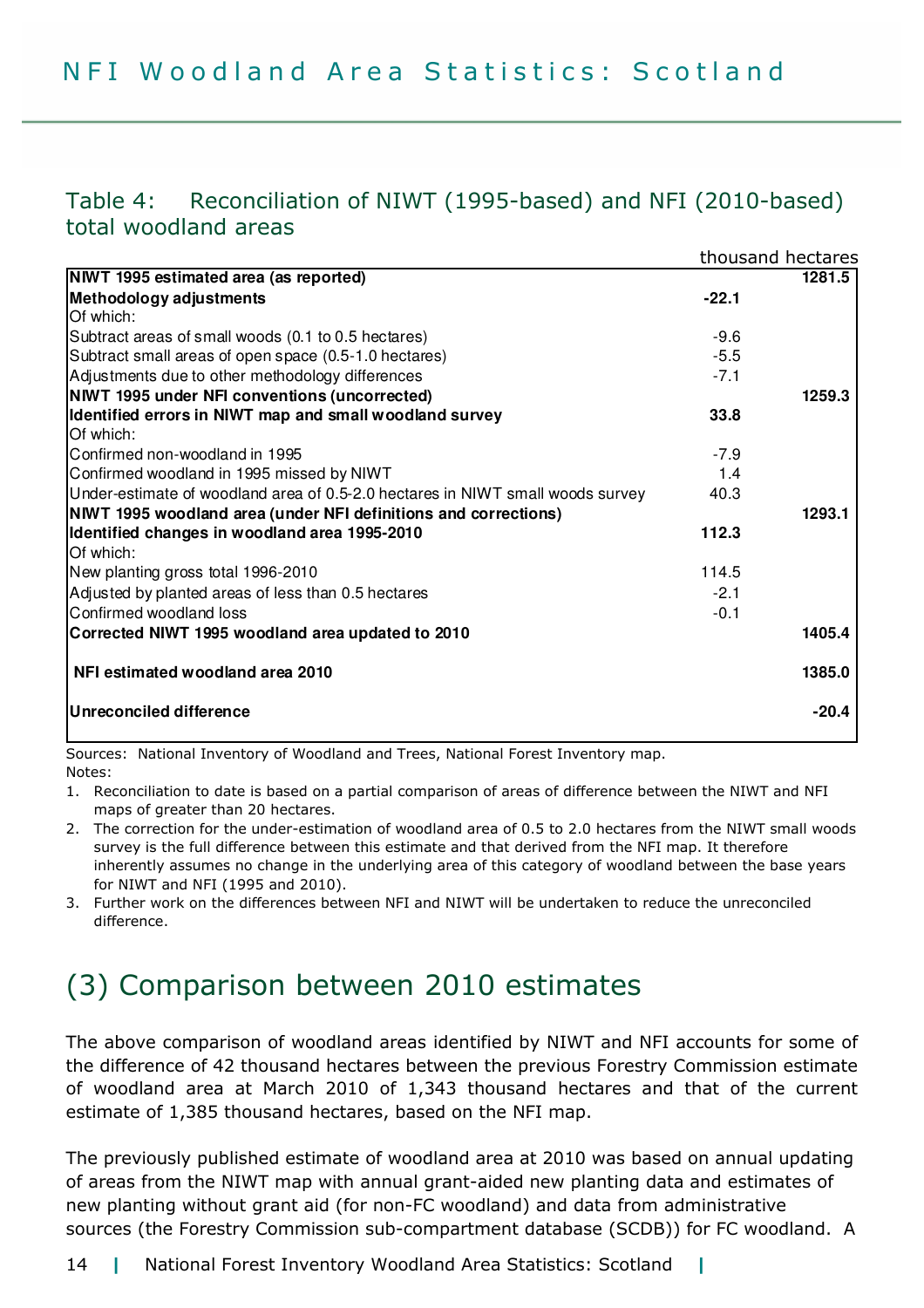summary of the various adjustments and updating applied to the NIWT 1995 woodland area estimate to obtain the previous FC estimate of total woodland, as published in 'Forestry Statistics 2010' is given in Table 5.

#### Table 5: Derivation of previous Forestry Commission estimate of total woodland area in 2010 from the NIWT 1995 estimate

|                                                                          |         | thousand hectares |
|--------------------------------------------------------------------------|---------|-------------------|
| <b>NWT 1995 estimated area</b>                                           |         | 1281.5            |
| Adjustments and updating of FC woodland area<br>Of which:                | $-51.6$ |                   |
| Discrepancy between NIWT FC area and SCDB area for 1995                  | $-21.8$ |                   |
| FC new woodland 1996-2010                                                | 3.2     |                   |
| Adjustments due to land use changes and to integral open areas 1996-2010 | $-33.0$ |                   |
| Changes to non-FC woodland 1995-2010<br>Of which:                        | 111.3   |                   |
| Grant schemes 1996-2010                                                  | 111.1   |                   |
| Non-FC non-grant scheme new planting 1996-2010                           | 0.2     |                   |
| Assumed non-FC woodland loss 1996-2010                                   | 0.0     |                   |
| Net changes and adjustments for all woodland                             | 59.7    |                   |
| Reported total woodland area in Forestry Statistics 2010                 |         | 1343.0            |

Notes:

1. Transfers of ownership between FC and non-FC woodland via the FC acquisitions and disposals programme between 1995-96 and 2009-10 are not shown in this table since they have no effect on total woodland area.

2. The adjustments due to land use changes and to integral open areas between 1995 and 2010 include updating of the sub-compartment database for land use transitions before 1995, corrections for integral open space of less than 1 ha and for declared land use change including open habitat restoration.

The largest adjustments made to the NIWT 1995 total woodland area to obtain the previously estimated woodland area for 2010 are a decrease of 33 thousand hectares which resulted from the exclusion of all integral open space from FC estate woodland area estimates, plus adjustments made within the FC sub-compartment database for actual land use changes and the ongoing re-classification of areas previously miss-classified as high forest to reflect already existing integral open space within FC woodland. The other large adjustment was an increase of 111 thousand hectares in non-FC woodland to account for an assumed increase in woodland in this sector as a result of new planting under woodland grant schemes. Note that, under the methodology used in the current NFI-based estimate of woodland area, some of the decrease of 33 thousand hectares to FC woodland between 1995 and 2010 will not be accounted for because woodland areas converted to some other uses (such as habitat change) are not registered as a change of land use until 10 years after felling.

Table 4 and Table 5 provide a 'road map' towards an explanation of the difference of 42 thousand hectares between the current and previous estimates of total woodland area for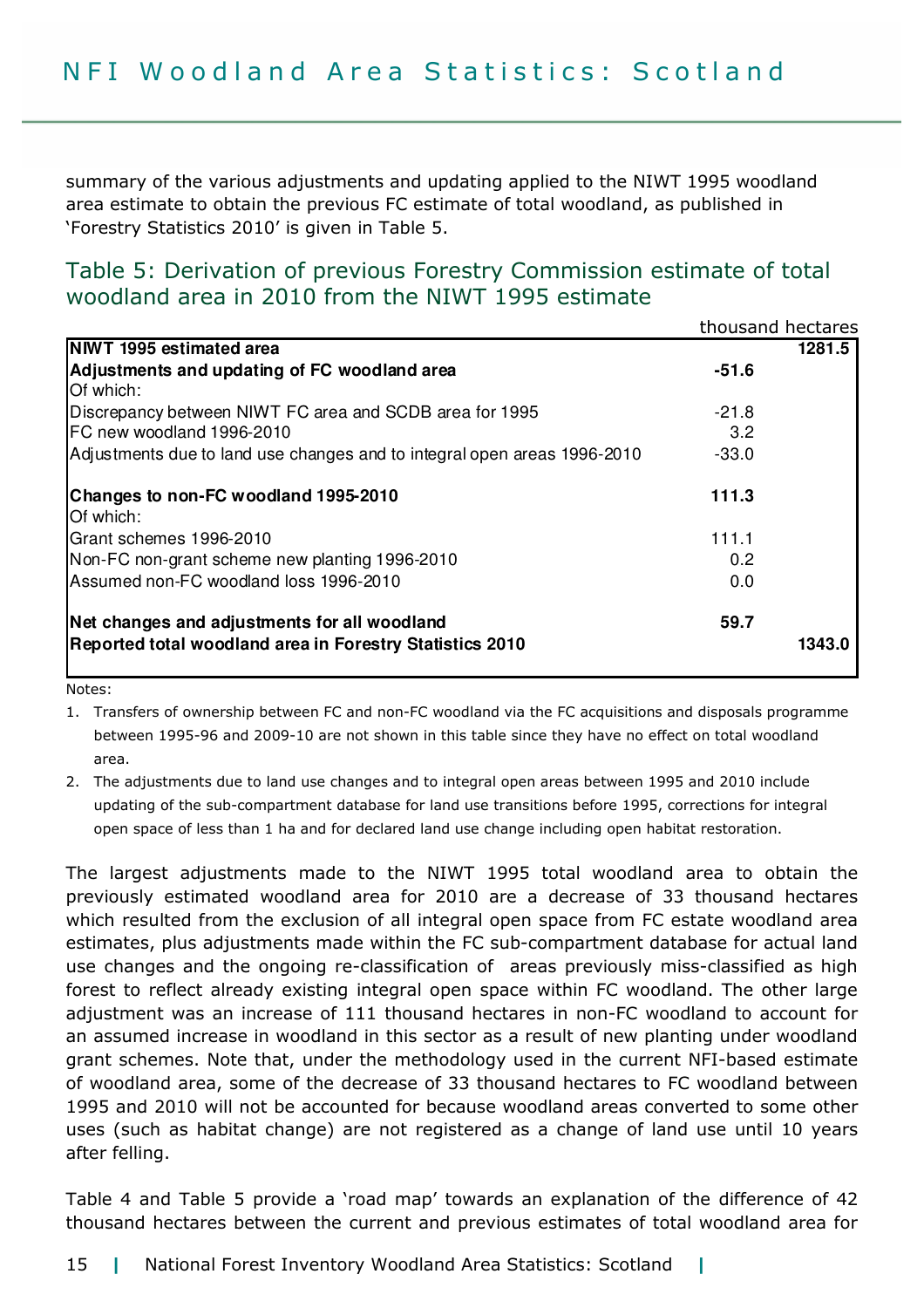2010, via an analysis of each estimate in relation to NIWT 1995 estimated woodland area. After eliminating factors that appear in both tables and are therefore neutral with respect to the comparison of the previous and current estimates (grant schemes and non-grant scheme new non-FC woodland, and new FC woodland between 1995 and 2010), Table 6 shows the various sources of difference in the two estimates and their magnitude. (There may be some interaction between the various items listed in this table, but such interactions are considered to be negligible.)

### Table 6: Relationship between previous and current FC estimates of total woodland area for 2010

|                                                                                |         | thousand hectares |
|--------------------------------------------------------------------------------|---------|-------------------|
| Previous estimate of total woodland area in 2010                               |         | 1343.0            |
| Methodology adjustments                                                        | 30.6    |                   |
| Of which:                                                                      |         |                   |
| Discrepancy between NIWT FC area and SCDB area for 1995                        | 21.8    |                   |
| FC treatment of internal open space and felling for habitat change 1996-2010   | 33.0    |                   |
| Area of NIWT small woods (0.1 to 0.5 hectares)                                 | $-9.6$  |                   |
| Small areas of open space (0.5-1.0 hectares)                                   | $-5.5$  |                   |
| Adjustments due to other methodology differences                               | $-7.1$  |                   |
| Adjustment for new planted areas of less than 0.5 hectares                     | $-2.1$  |                   |
| <b>Corrections</b>                                                             | 33.7    |                   |
| Of which:                                                                      |         |                   |
| NIWT 1995 non-woodland                                                         | $-7.9$  |                   |
| NIWT 1995 missed woodland                                                      | 1.4     |                   |
| Under-estimate of woodland area of 0.5-2.0 hectares in NIWT small woods survey | 40.3    |                   |
| Confirmed woodland loss                                                        | $-0.1$  |                   |
| Total adjustments and corrections                                              | 64.2    |                   |
| Previous estimate after identified adjustments and corrections                 |         | 1407.2            |
| Yet to be reconciled                                                           | $-22.3$ |                   |
| <b>Reported NFI 2010</b>                                                       |         | 1385.0            |

Note:

Further work on the differences between NFI and NIWT will be undertaken to reduce the unreconciled difference.

Methodology adjustments and corrections so far identified to the NIWT 1995 woodland area over-account for the difference between the two estimates of woodland area in 2010, such that the NFI-based estimate is 22.3 thousand hectares lower than the adjusted and corrected NIWT-based estimate. This discrepancy is attributed to as yet un-reconciled differences between the NIWT 1995 woodland map and the new NFI 2010 woodland map. Further work on the examination of areas of difference between these two maps is ongoing, and will result in future adjustments to both NIWT and NFI confirmed woodland areas.